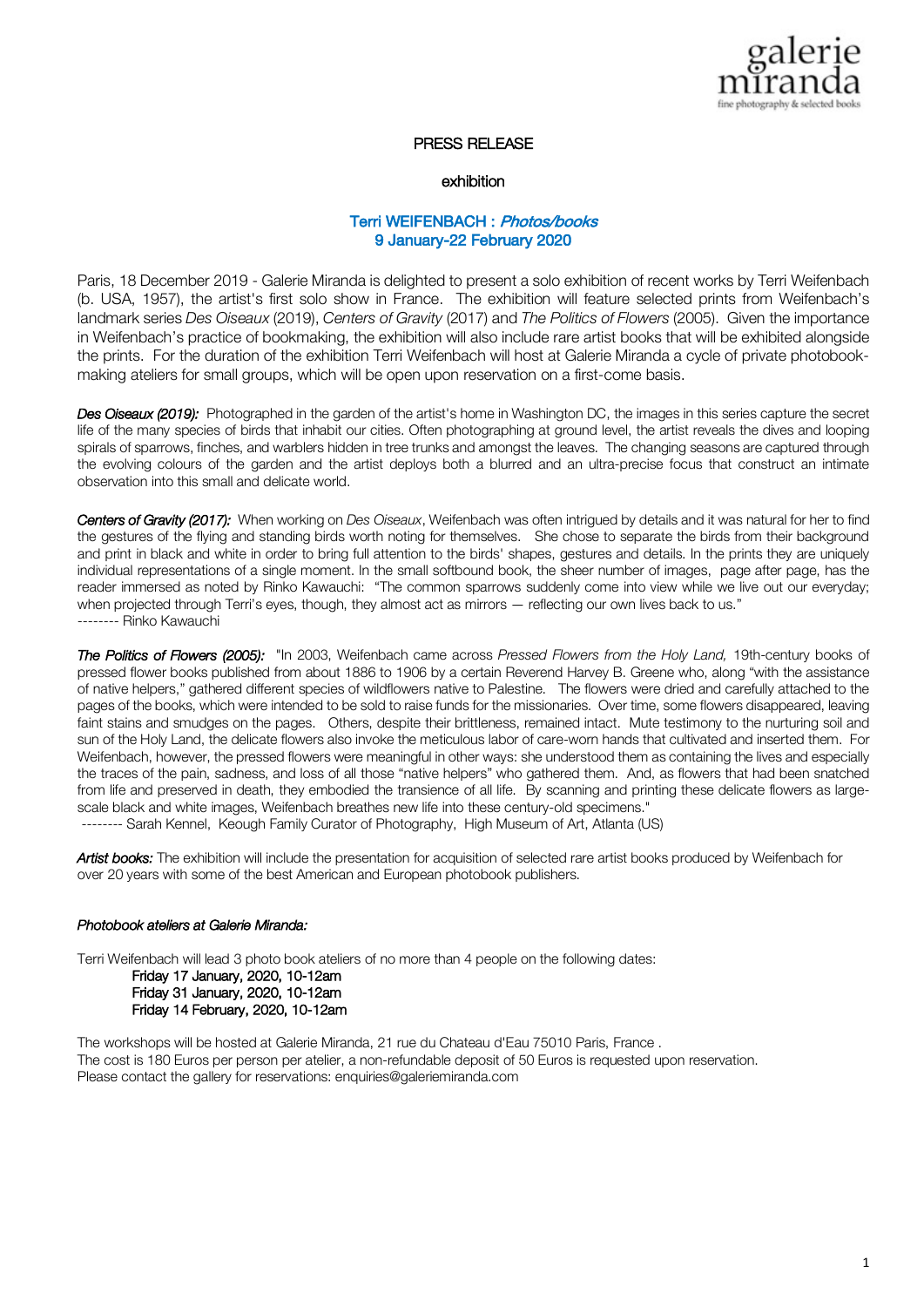# Artist biography

Bookmaking is central to Terri Weifenbach's artistic practice. Since her first book, *In Your Dreams*, was published in 1997 she has authored eighteen more titles including *Between Maple and Chestnut*, *Lana*, *Politics of Flowers* and *Gift* (co-author Rinko Kawauchi). Publishers include Nazraeli Press, onestar Press and Loosestrife Press. Weifenbach's *Instruction Manual* concept realized and initiated Nazraeli press's *One Picture Book* series with #01, #03 and #04. *In Your Dreams* was included in *The Photobook: A History Volume II* (Martin Parr and Gerry Badger, 2006). In 2019 she published *Des Oiseaux* with Editions Xavier Barral, as part of the collection of the same name. She has had numerous solo and group exhibitions internationally and her work has been published widely in periodicals such as *Audubon, Union Magazine* and *The New Yorker.*

Terri's work is particularly appreciated in Japan: since 2000 her work has been presented in solo and group gallery exhibitions in Tokyo, Nagoya, Nara. Her first solo museum show took place in 2017 at Izu Photo Museum in Clematis no Oka and in spring 2020, the Saitama Photography Triennial, guest curated by film director Shoji Toyama, will include a large selection of works by Terri as part of the festival theme of flowers. Terri collaborated with artist Rinko Kawauchi on the exhibition and book *Gift* (2014), and participated in numerous workshops, residencies and lectures organized by different Japanese cultural institutions.

Weifenbach is also renowned as a teacher and, in addition to national and international workshops, she has taught at the Corcoran College of Art and Design, Georgetown University and as Lecturer at American University (Washington). Born in NYC, raised in Washington, DC and educated at the University of Maryland, Terri Weifenbach spent a dozen years from her early twenties living in New Mexico and California. She now resides in Paris, France. Terri Weifenbach's work can be found in international collections such as the Center for Creative Photography (Arizona), the Sprengel Museum (Germany) and the Collection Hermès in France. She is a Guggenheim Fellow having received the distinction in 2015.

http://www.terriweifenbach.com

## Galerie Miranda *: A propos*

Galerie Miranda was founded in 2018 by Miranda Salt, French-Australian who has lived and worked in the 10th arrondissement since her arrival in France in 1995. Specialized in fine art photography, the gallery presents international artists and works celebrated in their own country but little known in France and Europe. Inaugurated on International Women's Day 2018, the gallery's inaugural cycle of exhibitions featured solo presentations by prominent women artists Jo Ann Callis, Nancy Wilson-Pajic, Marina Berio and Ellen Carey. In autumn 2018, the gallery presented a solo exhibition by John Chiara followed by the double show *A ma fenêtre: André Kertész/Arne* Svenson as well as participating in Paris Photo with a solo show by Jo Ann Callis. Opening 2019 with the celebrated series Dirty Windows by Merry Alpern, Galerie Miranda participated in Photo London 2019 with a solo show of works by Ellen Carey. Also programmed in 2019, the two group shows *Women in Colour* and *Landscape, Memory* featured blue-chip artists presented, for the most part, for the first time in France. In summer 2019, the gallery was invited by the prestigious Villa Benkemoun (Arles) to inaugurate its cultural season with a double exhibition of works by Alpern and Carey. The fall programme of exhibitions has included works by Karl Blossfeldt, Charles Jones, Fernand Fonssagrives and Noé Sendas.

Galerie Miranda is also a bookshop with a curated selection of publications on photography in French and English: monographs, artist publications, critical texts, biographies and catalogues. Galerie Miranda is situated in Paris' vibrant 10th arrondissement at 21 rue du Château d'Eau, close to the Place de la République and 100 metres from the former site, on rue Léon Jouhaux, of Louis Daguerre's wonderful Diorama and laboratory, destroyed by fire in 1839.

## PRACTICAL INFORMATION

Galerie Miranda 21 rue du Château d'Eau 75010 Paris Metro République exit #5 Blvd Magenta Opening hours: Tuesday- Saturday 12.00 – 19.00 or by appointment Contact: enquiries@galeriemiranda.com Telephone: +33 1 40 38 36 53 www.galeriemiranda.com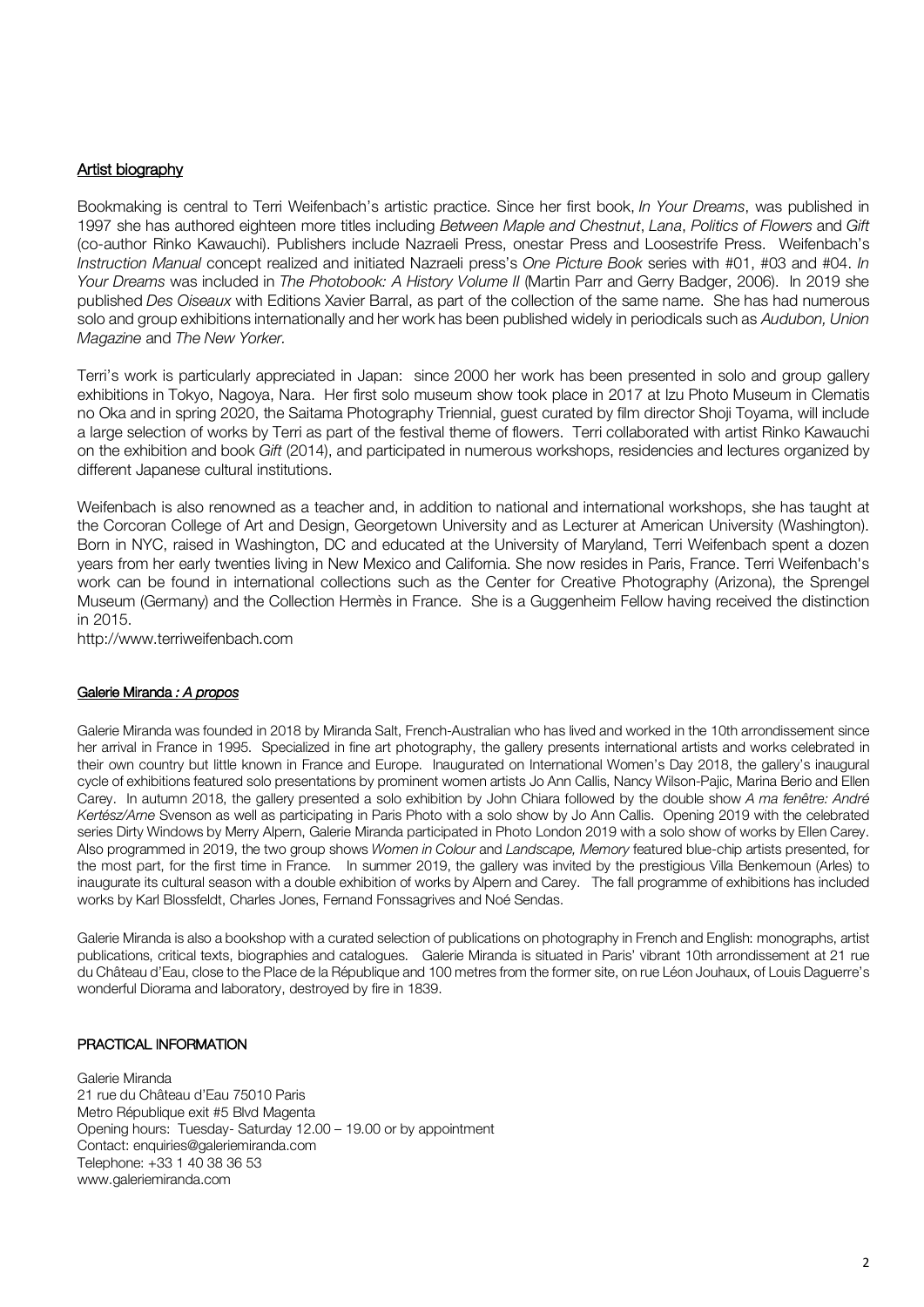# SELECTED WORKS

#### TERRI WEIFENBACH, DES OISEAUX



*Des Oiseaux 23 (2019) Des Oiseaux 9 (2019)* Archival pigment print Archival pigment print Edition of 6 Edition of 6 33 x 48 cm 33 x 48 cm





*Des Oiseaux 66 (2019)* Archival pigment print Edition of 6 50.8 x 76.2 cm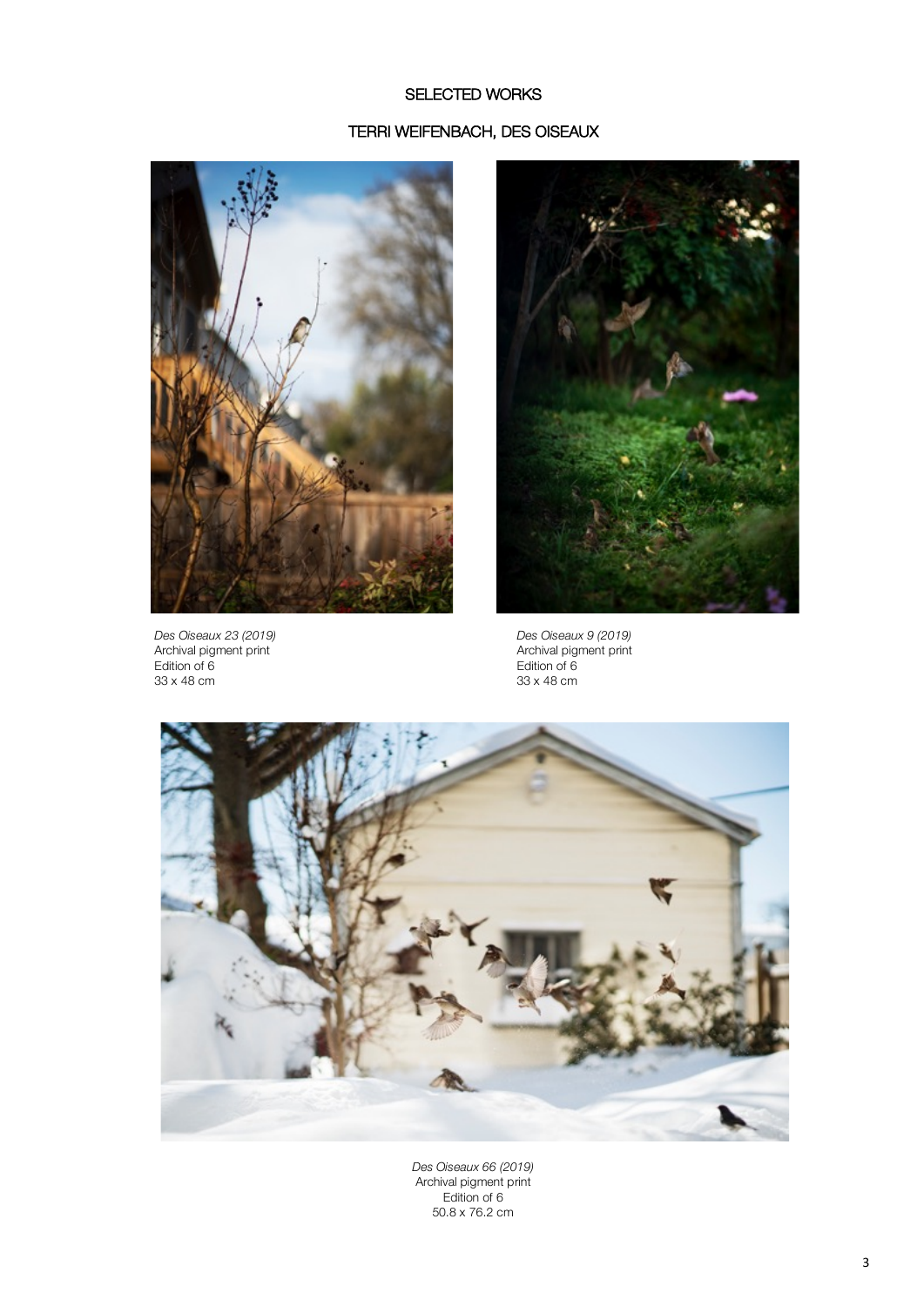# TERRI WEIFENBACH, CENTERS OF GRAVITY



Archival pigment print Archival pigment print Edition of 6 Edition of 6



C*enters of Gravity 66 (2017)* C*enters of Gravity 66 (2017* Centers of Gravity 66 (2017)<br>
20.3 x 25.4 cm<br>
20.3 x 25.4 cm<br>
20.3 x 25.4 cm<br>
20.3 x 25.4 cm

## TERRI WEIFENBACH, THE POLITICS OF FLOWERS





*Politics of Flowers, from Sequence one (8 images, 2005)* Archival pigment print Edition of 6 (5 sequences  $+1$  set of singles) 29 x 35,5 cm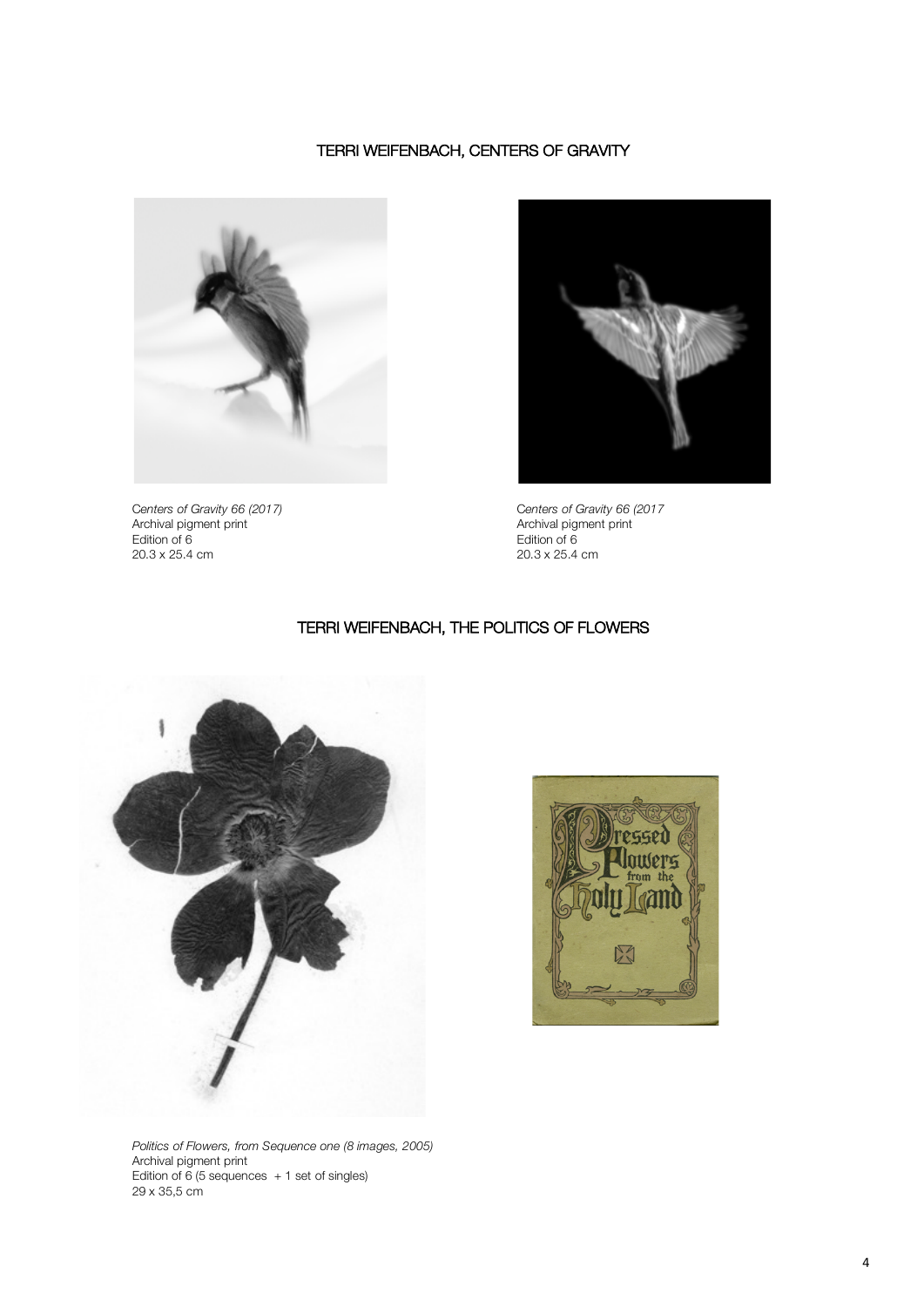# TERRI WEIFENBACH, SELECTED RARE ARTIST BOOKS PRESENTED IN THE EXHIBITION

*IN YOUR DREAMS* (text by Robert Adams) *SNAKE EYES* (with John Gossage) *LANA*



Loosestrife editions, 2002





*THE POLITICS OF FLOWERS THE MAY SUN* OneStar Press, 2005 **Izu Photo Museum, 2017** 



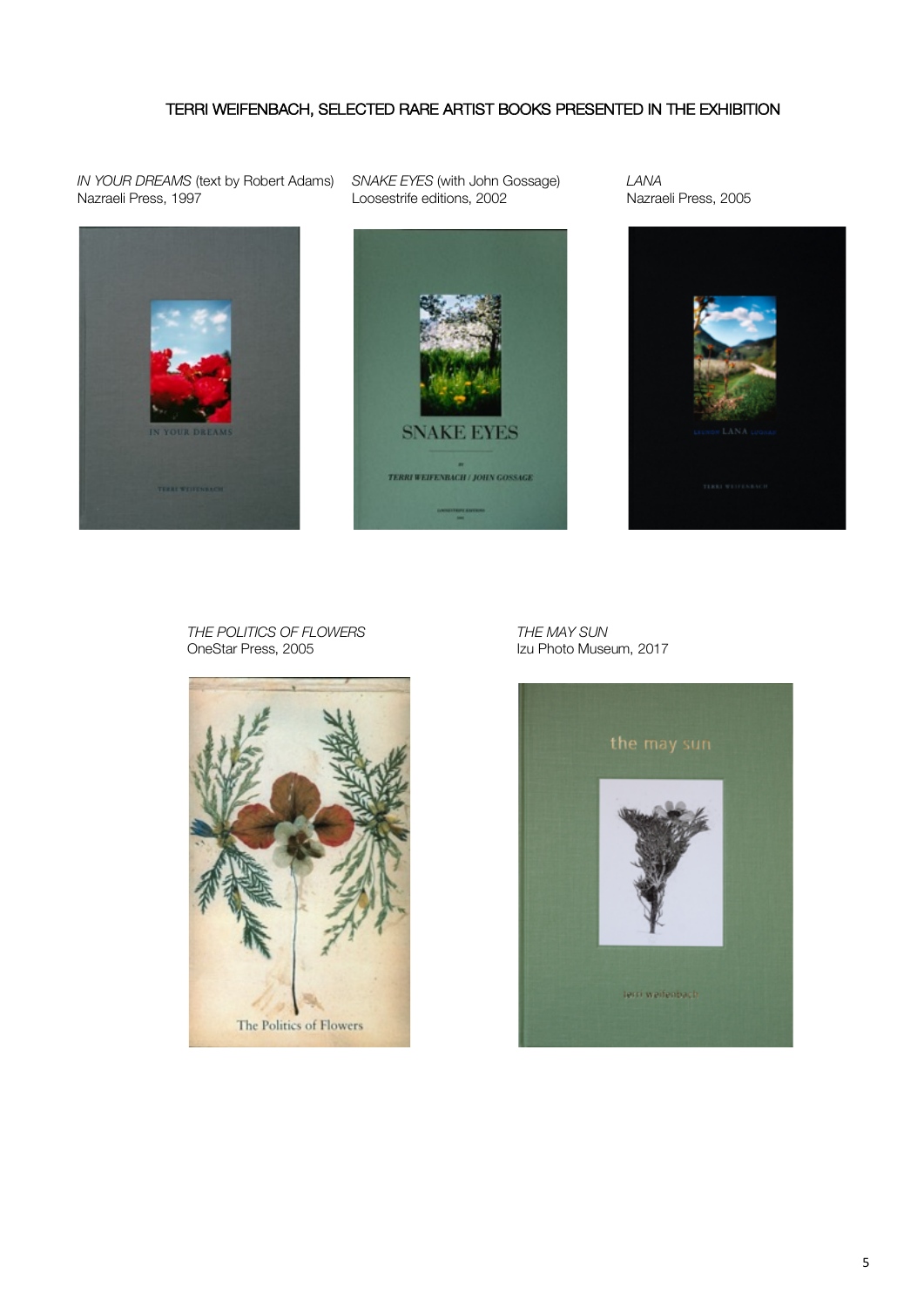

#### **RESUME**

### TERRI WEIFENBACH

Born 1957, New York

- 1978 BA, Univ. Of Maryland
- 2015 Guggenheim Fellowship
- 2016 DC Commission Arts and Humanities Grant

#### SOLO AND TWO PERSON EXHIBITIONS

- 2019 Photos/Books, Galerie Miranda, Paris, France
- 2018 Heliotropism, w/Kate MacDonnell Blitz Gallery Tokyo, Japan
- 2017 Certain Days Blitz gallery Tokyo Japan
- 2017 The May Sun, IZU Photo Museum, Clematis-no-Oka, Japan
- 2016 As the Crow Flies, w/William Wylie, Blitz Gallery, Tokyo, Japan
- 2015 Notes, Irie Taikichi Museum of Photography, Nara, Japan
- 2014 Gift, w/Rinko Kawauchi, IMA Gallery, Tokyo, Japan
- 2014 Hidden Sites, Blitz Gallery, Tokyo, Japan
- 2013 Past and Present, Leica Gallery, Washington, DC
- 2012 Between Maple and Chestnut, Blitz International Gallery, Tokyo, Japan
- 2012 Woods, Huerich Gallery, Washington, DC
- 2011 Lana, Colette, Paris, France
- 2011 Woods Extended, Civilian Arts Project, Washington, DC
- 2011 Yes, Sunlight, Ruffin Hall Gallery, UVA, Charlottesville, VA
- 2010 Another Summer, Blitz International Gallery, Tokyo, Japan
- 2009 Woods, Civilian Arts Project, Washington, DC
- 2009 Fosdick-Nelson Gallery, Alfred Univ., Alfred, NY
- 2008 Lana, Blitz International Gallery, Nagoya, Japan
- 2008 Lana, Blitz International Gallery, Tokyo, Japan
- 2003 Snake Eyes, Daiter Contemporary, Chicago, IL.
- 2003 Snake Eyes, Photo eye Gallery, Santa Fe, N.M.
- 2002 Snake Eyes, Addison Ripley Fine Art, Washington, D.C.
- 2001 Robert Klein Gallery, Boston, Mass.
- 2001 Photographs, Addison Ripley Fine Art, Washington, D.C.
- 2001 Certain Days, Simayspace, San Diego,Ca.
- 2000 Photo-eye Gallery, Santa Fe, N.M.
- 2000 Shapiro Gallery, San Francisco, Ca.
- 2000 Verso Photo Gallery, Tokyo, Japan
- 1999 Center for Creative Photography, Tucson, Az.
- 1999 Shapiro Gallery, San Fransisco, Ca.
- 1999 Jackson Fine Arts, Atlanta, Ga
- 1991 Java, San Diego, Ca.

#### GROUP EXHIBITIONS

- 2019 Terra Nostra, Photaumnales, Le quadrilatère, Beauvais, France<br>2018 IN VIVO The Nature of Nature. Museum Belvédère. Heerenveen
- IN VIVO The Nature of Nature, Museum Belvédère, Heerenveen, Netherlands
- 2018 forever (and again) Izu Photo Museum, Clematis no Oka, Japan
- 2013 Lost Home, Colette, Paris, France
- 2013 Planche(s) Contact, Deauville, France
- 2012 Time and Land, Blue, a video, Civilian Art Projects, Wash, DC
- 2010 Photoeye, Santa Fe, New Mexico<br>2008 Picturing Eden. Museum of Photo
- Picturing Eden, Museum of Photographic Arts, San Diego, Ca.
- 2007 Picturing Eden, Univ. of Iowa Museum of Art, Iowa City, Iowa
- 2007 Garten Eden, Kunsthalle Emden, Emden, Germany
- 2007 Botanica, Carroll Square Gallery, Washington, DC
- 2007 Flower Power, Blitz International, Tokyo, Japan
- 2006 Constructed Nature, WPA/C Washington DC Web Show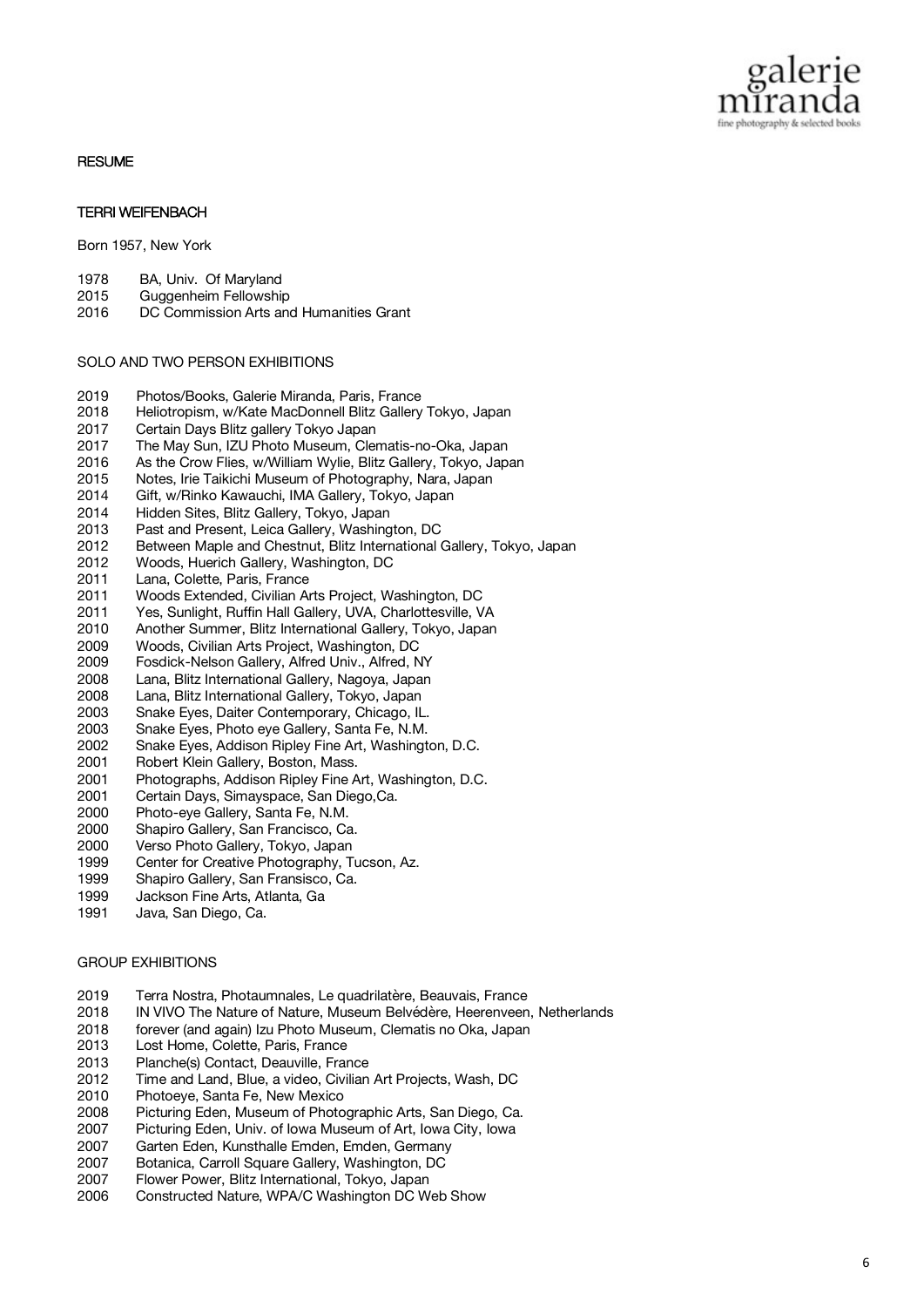- 2006 Picturing Eden, Eastman House, Rochester, NY
- 2006 Verborgen Terreinen, Nooderlicht, Leens, Netherlands<br>2005 Rrose Selavy, Stephen Wirtz Gallery, San Francisco, C
- Rrose Selavy, Stephen Wirtz Gallery, San Francisco, Ca.
- 2005 In Focus: Contemporary Photographs from the Allen G. Thomas Jr. Collection, North Carolina Museum of Art
- 2005 Stichting Fotografie Noorderlicht, Groningen, Netherlands
- 2004 Gallery Artists, Daiter Contemporary, Chicago, Il.
- 2003 Wachstum, Schonheit und Verganglichkeit, Culturalaffairs, Munich, Germany
- 2001 Sense of Space, Noorderlicht, Groningen, The Netherlands
- 2000 Images from the Last Ten Years, Jackson Fine Arts, Atlanta,Ga.
- 2000 Chorus of Light, High Museum, Atlanta. Ga.
- 1999 Humidity, Jackson Fine Arts, Atlanta,Ga.
- 1990 Best of Show, Museum of Photographic Arts Annual Awards Exhibitio
- 1989 Museum of Photographic Arts Annual Awards Exhibition, San Diego, Ca.
- 1979 Some Photographs, University of Maryland Art Gallery

# COLLECTIONS

# Hermès

Sir Elton John Photography Collection

Santa Barbara Museum of Art, Santa Barbara, Ca.

Museum of Photographic Arts, San Diego, Ca.

Center for Creative Photography, Tucson,Az.

Sprengel Museum Hanover, Hanover,Germany

# BOOKS

- 2019 *Des Oiseaux*, Editions Xavier Barral
- 2017 *Centers of Gravity*, onestar press (portfolio & book)
- 2013 *STILLL*, Super Labo Press
- 2013 *Lost Home*, a collaboration, Super Labo Press
- 2012 *Between Maple and Chestnut* Nazraeli Press
- 2012 *17 Days*, Super Labo Press
- 2010 *Some Insects*, Nazraeli Press One Picture Book #67
- 2009 *Another Summer*, The Thunderstorm Press
- 2005 *Politics of Flowers*, onestar press
- 2002 *Lana*, Nazraeli Press
- Snake Eyes, with John Gossage, Loosestrife Editions
- 2001 *Instruction Manual No. 2* and *Instruction Manual No. 3*, Nazraeli Press
- 2000 *Hunter Green*, Nazraeli Press
- 2000 *In Your Dreams*t third edition of printed
- 2000 *Instruction Manual No.* 1, Nazraeli Press
- 1998 *In Your Dreams* second edition of printed
- 1997 *In Your Dreams*, Nazraeli Press

# SELECTED CATALOGUES

- 2017 As the Crow Flies, with William Wylie, Blitz International Gallery, Tokyo, Japan
- 2017 May Sun, Izu Photo Museum, Clematis no Oka, Japan
- 2014 Gift, IMA, Tokyo, Japan
- 2013 La Planche(s) Contact, Deauville, France
- 2013 Changing Views, Open Grounds Publication, UVA, Virginia, US
- 2007 Garten Eden, Kuntshalle Emden
- 2006 Picturing Eden Steidl Press
- 2005 Verborgen Terreinen, Noorderlicht
- 2001 Sense of Space, Nooderlicht

## LECTURES & PANELS

- 2017 Lecture, Izu Photo Museum, conversation with Ryuichi Kaneko
- 2014 Lecture, IMA gallery, with Rinko Kawauchi
- 2013 Changing Views Photography and Environmental Action Panel Discussion, UVA
- 2013 Lecture, International Center of Photography, NYC, NY
- 2009 Lecture, Alfred University, Alfred NY.
- 2007 Lecture, San Francisco Art Institute, San Francisco, Ca.